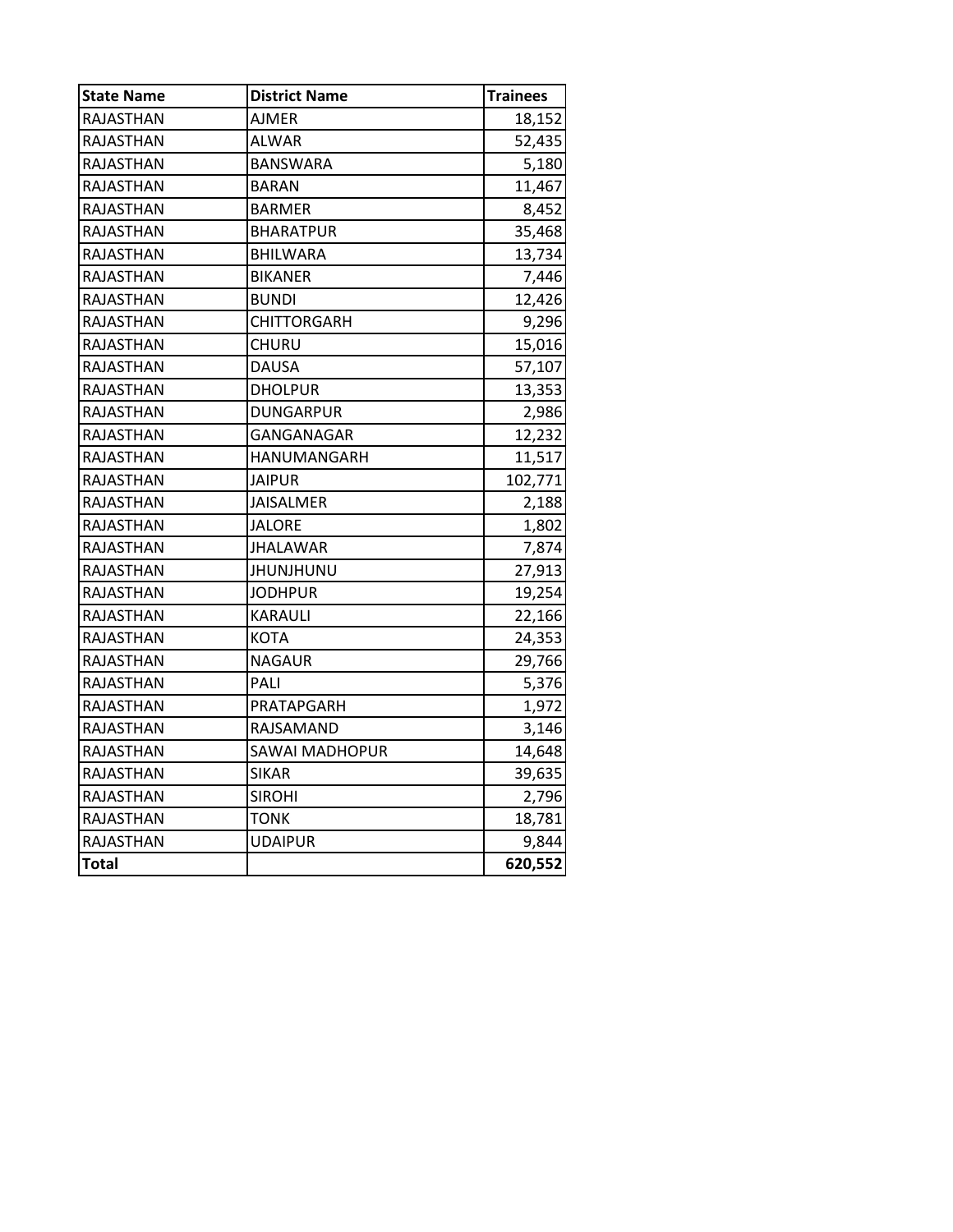| <b>Trade Wise</b>                                       | <b>Trainee</b> |
|---------------------------------------------------------|----------------|
| Architectural Assistant                                 | 16             |
| Architectural Draughtsman                               | 81             |
| Architectural Draughtsman (NSQF)                        | 61             |
| <b>Attendant Operator (Chemical Plant)</b>              | 89             |
| Attendant Operator (Chemical Plant) (NSQF)              | 62             |
| <b>Baker and Confectioner</b>                           | 17             |
| <b>Basic Cosmetology</b>                                | 1278           |
| Carpenter                                               | 489            |
| Carpenter (NSQF)                                        | 424            |
| Computer Hardware & Network Maintenance                 | 158            |
| Computer Hardware & Network Maintenance (NSQF)          | 424            |
| <b>Computer Operator and Programming Assistant</b>      | 13612          |
| Computer Operator and Programming Assistant (NSQF)      | 10231          |
| Cosmetology (NSQF)                                      | 895            |
| Desk Top Publishing Operator                            | 75             |
| Draughtsman (Civil)                                     | 676            |
| Draughtsman (Civil) (NSQF)                              | 306            |
| Draughtsman (Mechanical)                                | 230            |
| Draughtsman (Mechanical) (NSQF)                         | 107            |
| <b>Dress Making</b>                                     | 560            |
| Dress Making (NSQF)                                     | 284            |
| Driver Cum Mechanic                                     | 334            |
| Driver Cum Mechanic (NSQF)                              | 231            |
| Early Childhood Educator                                | 147            |
| Early Childhood Educator(NSQF)                          | 57             |
| Electrician                                             | 250626         |
| Electrician (NSQF)                                      | 156337         |
| <b>Electronics Mechanic</b>                             | 4088           |
| Electronics Mechanic (NSQF)                             | 2633           |
| Fashion Design & Technology                             | 837            |
| Fashion Design & Technology (NSQF)                      | 471            |
| <b>Finance Executive</b>                                | 44             |
| Fire Technology and Industrial Safety Management        | 8016           |
| Fire Technology and Industrial Safety Management (NSQF) | 4451           |
| Firemen (NSQF)                                          | 48             |
| Fitter                                                  | 27315          |
| Fitter (NSQF)                                           | 16499          |
| Food & Beverages Services Assistant                     | 157            |
| Food & Beverages Services Assistant (NSQF)              | 33             |
| <b>Food Production (General)</b>                        | 59             |
| Food Production (General) (NSQF)                        | 78             |
| Footwear maker                                          | 8              |
| Foundryman                                              | 84             |
| Foundryman (NSQF)                                       | 52             |
| <b>Front Office Assistant</b>                           | 289            |
| Front Office Assistant (NSQF)                           | 238            |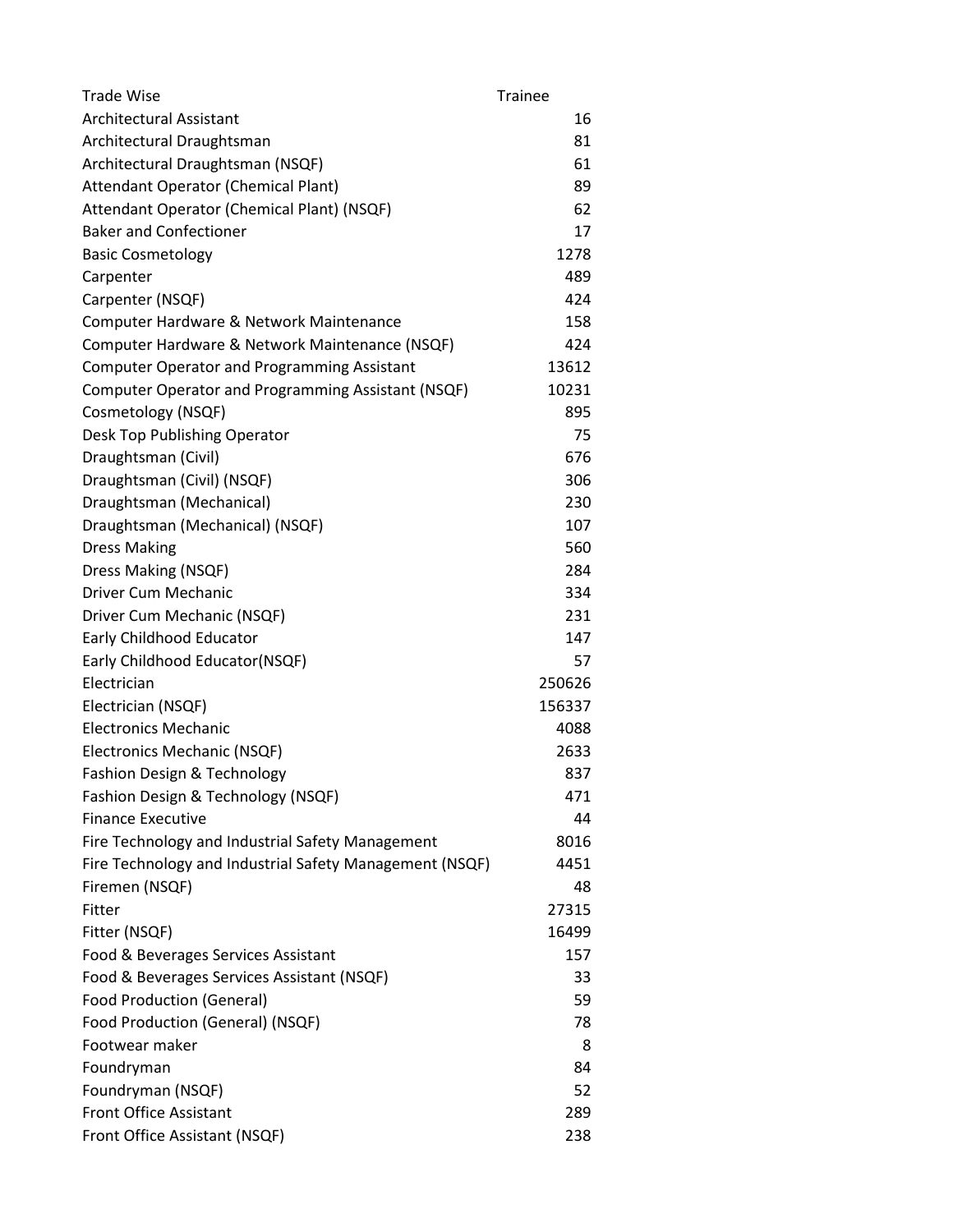| Fruit and Vegetable Processor                          | 46    |
|--------------------------------------------------------|-------|
| Fruit and Vegetable Processor (NSQF)                   | 45    |
| Health Safety & Environment                            | 747   |
| Health Safety & Environment (NSQF)                     | 142   |
| <b>Health Sanitary Inspector</b>                       | 8581  |
| Health Sanitary Inspector (NSQF)                       | 4078  |
| Horticulture                                           | 143   |
| Horticulture (NSQF)                                    | 32    |
| <b>Hospital House Keeping</b>                          | 343   |
| Hospital House Keeping (NSQF)                          | 124   |
| House Keeper                                           | 38    |
| House Keeper (NSQF)                                    | 56    |
| Information Communication Technology System Maintenar  | 526   |
| Information Communication Technology System Maintenar  | 447   |
| <b>Information Technology</b>                          | 22    |
| Information Technology (NSQF)                          | 82    |
| <b>Instrument Mechanic</b>                             | 166   |
| Instrument Mechanic (Chemical Plant)                   | 39    |
| Instrument Mechanic (Chemical Plant) (NSQF)            | 35    |
| Instrument Mechanic (NSQF)                             | 98    |
| Interior Design & Decoration                           | 154   |
| Interior Design & Decoration (NSQF)                    | 148   |
| Laboratory Assistant (Chemical Plant) (NSQF)           | 19    |
| Laboratory Assistant-Chemical Plant                    | 40    |
| Laboratory Assistant-Chemical Plant (NSQF)             | 19    |
| Leather Goods Maker                                    | 16    |
| Leather Goods Maker (NSQF)                             | 15    |
| <b>Lift and Escalator Mechanic</b>                     | 2     |
| Machinist                                              | 263   |
| Machinist (NSQF)                                       | 203   |
| Marine Engine Fitter                                   | 63    |
| <b>Marketing Executive</b>                             | 2     |
| Mechanic (Motor Vehicle)                               | 1478  |
| Mechanic (Motor Vehicle) (NSQF)                        | 997   |
| Mechanic (Refrigeration and Air-Conditioning)          | 3292  |
| Mechanic (Refrigeration and Air-Conditioning) (NSQF)   | 1052  |
| Mechanic (Tractor)                                     | 447   |
| Mechanic (Tractor) (NSQF)                              | 314   |
| Mechanic Auto Body Painting (NSQF)                     | 41    |
| <b>Mechanic Auto Electrical and Electronics</b>        | 134   |
| <b>Mechanic Auto Electrical and Electronics (NSQF)</b> | 85    |
| <b>Mechanic Consumer Electronics Appliances</b>        | 26    |
| Mechanic Consumer Electronics Appliances (NSQF)        | 5     |
| <b>Mechanic Diesel</b>                                 | 38588 |
| Mechanic Diesel (NSQF)                                 | 22285 |
| <b>Mechanic Motor Cycle</b>                            | 138   |
| Mechanic Two & Three Wheeler (NSQF)                    | 3     |